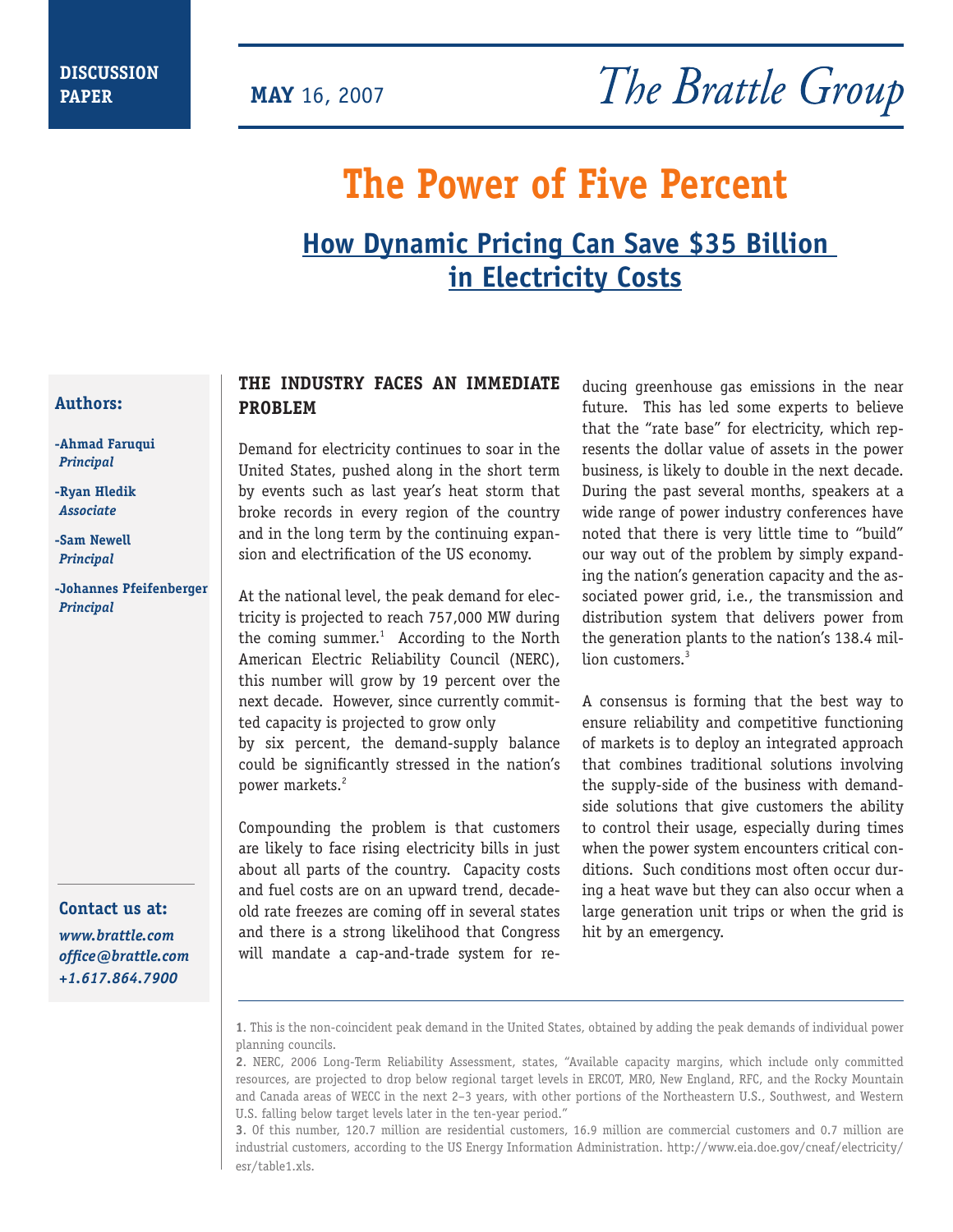The demand for electricity is highly concentrated in the top one percent of hours. In most parts of the United States, these 80-100 hours account for roughly 8 to 12 percent of the maximum or peak demand. In California, they account for some 11 percent. In the 12 Midwestern and Northeastern states that form the PJM Interconnection, they account for 16 percent. In the Canadian province of Ontario, the top 32 hours account for 2,000 MW of demand out of a peak demand of 27,000 MW.

If a way can be found to shave off some of this peak demand, it would eliminate the need to install generation capacity that would be used less than a hundred hours a year. Such generating capacity is often gas fired and consists of combustion turbines, which is expensive since these turbines are idle for almost the entire year.

#### **HOW DEMAND RESPONSE AND DYNAMIC PRIC-ING CAN HELP DEAL WITH THE CHALLENGE**

The fundamental idea behind demand response is to provide accurate price signals to customers that convey the true cost of power.<sup>4</sup> Since electricity cannot be stored and has to be consumed instantly, and since generation plants of varying efficiency are used to meet demand, the cost of power varies by time-of-day and day-of-year. This is true in markets that have been restructured as well as those that have not.

Once clear price signals are conveyed to customers, they can decide whether to continue buying power at higher prices or to curtail their usage during peak hours. This market-driven concept promotes economic efficiency in the consumption of electricity. It can also save substantial monies in the aggregate for society.

How much will be saved by demand response will depend on two things: first, how much peak load can be reduced by customers and second, how much generation (and related power delivery) investment and fuel can be offset by this load reduction. The first item itself depends on two things: how rapidly utilities and regulators move to install new pricing designs that provide the correct price signals to customers and how well customers respond to the price signals.

A prerequisite to the provision of dynamic pricing is the installation of advanced metering infrastructure (AMI). Depending on features and geography, AMI investment costs can range from \$100 to \$200 per meter but much of that cost can be recovered through operational benefits such as avoided meter reading costs, faster outage detection, improved customer service, better management of customer connects and disconnects, and improved distribution management.

In Northern and Central California, Pacific Gas and Electric Company that serves five million electric and four million gas customers estimates that 89 percent of its AMI investment of \$1,700 million can be recovered through operational benefits.<sup>5</sup> The two investor-owned utilities in Southern California estimate that roughly half of their costs will be recovered through operational benefits.<sup>6</sup>

Many utilities have already installed AMI because they were able to recover their entire investment through op-

**<sup>4</sup>**. In addition to dynamic pricing, demand response can also be implemented by providing cash incentives to customers that encourage them to control usage. Examples include direct load control programs that target end uses such as central air conditioners and water heaters, interruptible and curtailable rates that target large customers and various forms of load curtailment that are practiced by independent system operators and regional transmission operators around the country. In this assessment, we focus exclusively on demand response as implemented through dynamic pricing programs. Such programs are triggered by economic as opposed to system reliability criteria. NERC estimates that about five percent of US peak load is currently enrolled in reliability-triggered programs. However, it is difficult to estimate the amount of capacity that would actually be available during an emergency.

**<sup>5</sup>**. California Public Utilities Commission, "Final Opinion Authorizing Pacific Gas and Electric Company to Deploy Advanced Metering Infrastructure," July 20, 2006, No. Decision 05-06-028.

**<sup>6</sup>**. San Diego Gas and Electric estimates a cost of \$572 million for its AMI system that would reach 1.4 million electric and 900,000 million gas customers. Southern California Edison has provided a preliminary estimate in excess of a billion dollars for its AMI system that would reach roughly 5.4 million customers.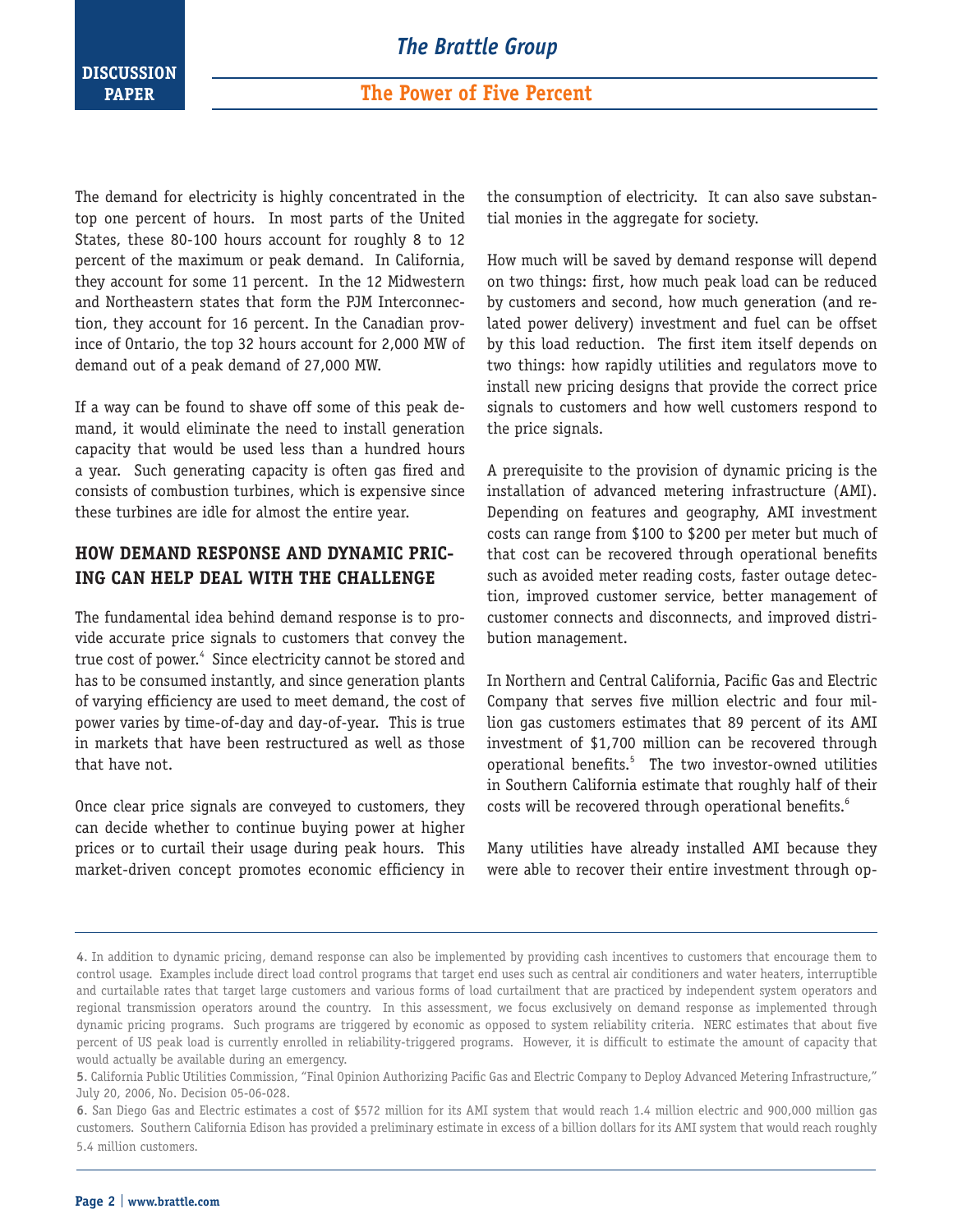#### **The Power of Five Percent**

**DISCUSSION PAPER**

erational benefits. According to a recent FERC report, AMI currently reaches six percent of electric meters in the US.<sup>7</sup> Certain states, such as Pennsylvania and Wisconsin, have AMI penetration rates in excess of 40 percent. AMI penetration rates are in the double digits in eight states.

However, most utilities with AMI system still do not have dynamic pricing designs in place. They, along with their state regulators, are uncertain whether customers will respond to such pricing signals. Some are also afraid of a customer backlash to potentially volatile prices. <sup>8</sup>

There is a good bit of skepticism that residential and small commercial and industrial customers, who constitute the vast majority of the nation's electricity users, will respond to dynamic pricing signals by lowering their demand during peak times. However, new experimental evidence from California and Illinois is beginning to make a dent in this skepticism.<sup>9</sup> This evidence is generally consistent with earlier results from pilots that were carried out in the late seventies and early eighties under the auspices of the US Department of Energy and the Federal Energy Administration.<sup>10</sup> It shows that, on average, customers will respond to higher prices by lowering usage during peak hours and by so doing, they will reduce their annual power bills.

In a \$20 million pilot that involved some 2,500 residential and small commercial and industrial customers over a three-year period, California's three investor-owned utilities tested a variety of dynamic pricing designs. The experimental process involved a working group that was facilitated by the state's two regulatory commissions and involved dozens of interested parties and stakeholders, some opposed to dynamic pricing and some supporting it.

The California experiment provided time-varying prices and smart meters to all participants. In addition, some of the participants also received enabling technologies such as smart thermostats and always-on gateway systems. Smart thermostats automatically raise the temperature setting on the thermostat by two or four degrees when the price becomes critical. Always-on gateway systems adjust the usage of multiple appliances in a similar fashion and represent the state-of-the art.

The experiment showed that the average Californian customer reduced demand during the top 60 summer hours by 13 percent in response to dynamic pricing signals that were five times higher than their standard tariff. $11$  Customers who had a smart thermostat reduced their load about twice as much, by 27 percent. And those who had the gateway system reduced their load by 43 percent.<sup>12</sup>

The experiment also showed that customers did not respond equally to the price signals. Some responded a lot and some did not respond at all. In fact, about 80 percent of the collective demand response came from just 30 percent of the customers. Of course, what matters in terms of demand response system benefits is the response of all customers in the aggregate, not the response of each individual customer.<sup>13</sup>

**12**. Ahmad Faruqui, "Pricing Programs: Time-of-Use and Real Time," in Encyclopedia of Energy Engineering, 2007, forthcoming.

**<sup>7</sup>**. FERC, "Assessment of Demand Response and Advanced Metering," Staff Report, August 2006.

**<sup>8</sup>**. For a discussion of the myriad reasons for this hesitancy, see Ahmad Faruqui, "Breaking out of the Bubble," Public Utilities Fortnightly, March 2007.

**<sup>9</sup>**. Several other pilot programs are underway at this writing in the United States and Canada. These include those in the District of Columbia, Hawaii, Idaho, Missouri, New Jersey and the Canadian province of Ontario. However, results are not yet available from these pilots. New pilots are being planned, such as those in Baltimore, Maryland.

**<sup>10</sup>**. The results from that earlier generation of pilots are summarized in Ahmad Faruqui and J. Robert Malko, "Residential Demand for Electricity by Time-of-Use: A Survey of Twelve Experiments with Peak Load Pricing," Energy: The International Journal, 1983.

**<sup>11</sup>**. The 13 percent drop occurred during the six months of the summer season from May to September. Responses during the inner summer months of June-August were a percentage point higher. The 14 percent number might be more applicable during critical-peak conditions.

**<sup>13</sup>**. The findings of the California pricing experiment are consistent with those of other pricing experiments that have been carried out over the past three decades, both in the US and abroad. For a recent survey, consult Chris King and Sanjoy Chatterjee, "Predicting California Demand Response," Public Utilities Fortnightly, July 1, 2003.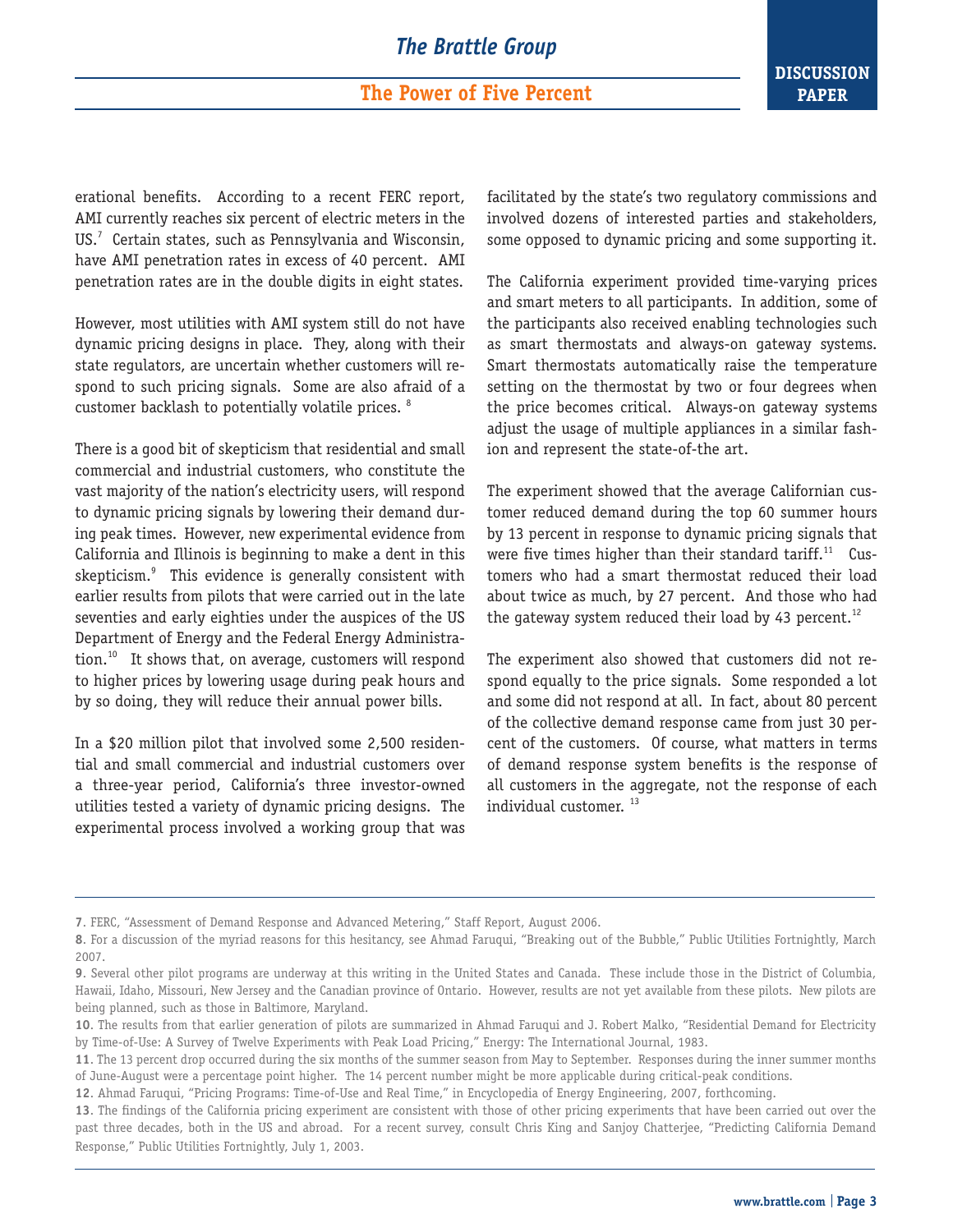The experiment also provided evidence on the response of small commercial and industrial customers. In addition, non-experimental evidence has been collected for large commercial and industrial customers, both in California and in other parts of the country. This allows us to make an initial projection of the likely impact of dynamic pricing on US peak demand.

#### **HOW MUCH DEMAND RESPONSE CAN BE ACHIEVED THROUGH DYNAMIC PRICING?**

The first projection is an estimate of technical potential. It measures what would happen if all customers used the best available DR technology. In the residential class, this is the gateway system, which has the potential for lowering peak demand by 43 percent. In the commercial and industrial classes, automatic DR programs that control multiple end-use loads and leverage the energy management system that is installed in most facilities are projected to reduce demand by 13 percent.<sup>14</sup> By taking a weighted average over all customer classes, we arrive at an estimate of 22.9 percent for the technical potential of demand response.<sup>15</sup>

The second projection is an estimate of economic potential. It measures what would happen if all customers used a cost-effective combination of technologies rather than the best available technologies. Our estimate of the economic potential for demand reduction through pricingbased DR programs is 11.5 percent.

To illustrate this computation for the residential class, recall that customers in the California experiment without an enabling technology lowered their peak usage by 13 percent. Those with a smart thermostat lowered it by 27 percent and those with the gateway system lowered it by 43 percent. If 70 percent of the customers chose no

enabling technology, 20 percent chose the smart thermostat and 10 percent chose the gateway system, this would yield a weighted average estimate of 18.8 percent for the residential class. Corresponding values for the commercial and industrial classes are 7.3 percent and 9.4 percent.

The third projection is an estimate of market potential. It measures what would happen if a cost-effective combination of technologies is accepted by a realistic number of customers in the market place. It differs from economic potential that assumes that all customers accept dynamic pricing. Thus, the key unknown in estimating market potential is the number of participating customers. This, of course, depends on the conditions under which dynamic pricing is offered to customers.

If dynamic pricing is made the default rate, as it has been made in restructured states for large customers, a larger fraction of customers would be expected to stay on it than if it is offered on an optional basis. The limited literature on the topic suggests that about 80 percent would stay on dynamic pricing if it is offered as the default rate and that a substantially smaller number, perhaps 20 percent, would select in on a voluntary basis. In our analysis, we assume that the actual number is likely to be somewhere in the middle. This yields an estimate that DR programs based on dynamic pricing could reduce peak demand by approximately five percent.<sup>16</sup>

#### **WHAT IS THE VALUE OF A FIVE PERCENT DE-MAND RESPONSE?**

What is the value of a five percent reduction in demand during critical periods? Several types of benefits can be identified even though it is not possible to quantify all of these in a preliminary projection. First and foremost is the reduction in the need to install peaking generation

**<sup>14</sup>**. Much higher responses are possible in specific facilities that have time-flexible production processes, energy storage systems and back-up generation. Since these are highly facility-specific, we have not included them in our estimate of technical potential.

**<sup>15</sup>**. Details of all the computations made in this report are presented in the appendix.

<sup>16.</sup> Recognizing the uncertainty in such an estimate, we have used probabilistic simulation techniques on the key input variables that have gone into its computation. The specific technique we have used is called Monte Carlo simulation. We find that there is a 90 percent chance that the market potential will be at least 2.6 percent and 10 percent chance that it will be at least 7.7 percent. There is a 50 percent probability that it will be at least 5.0 percent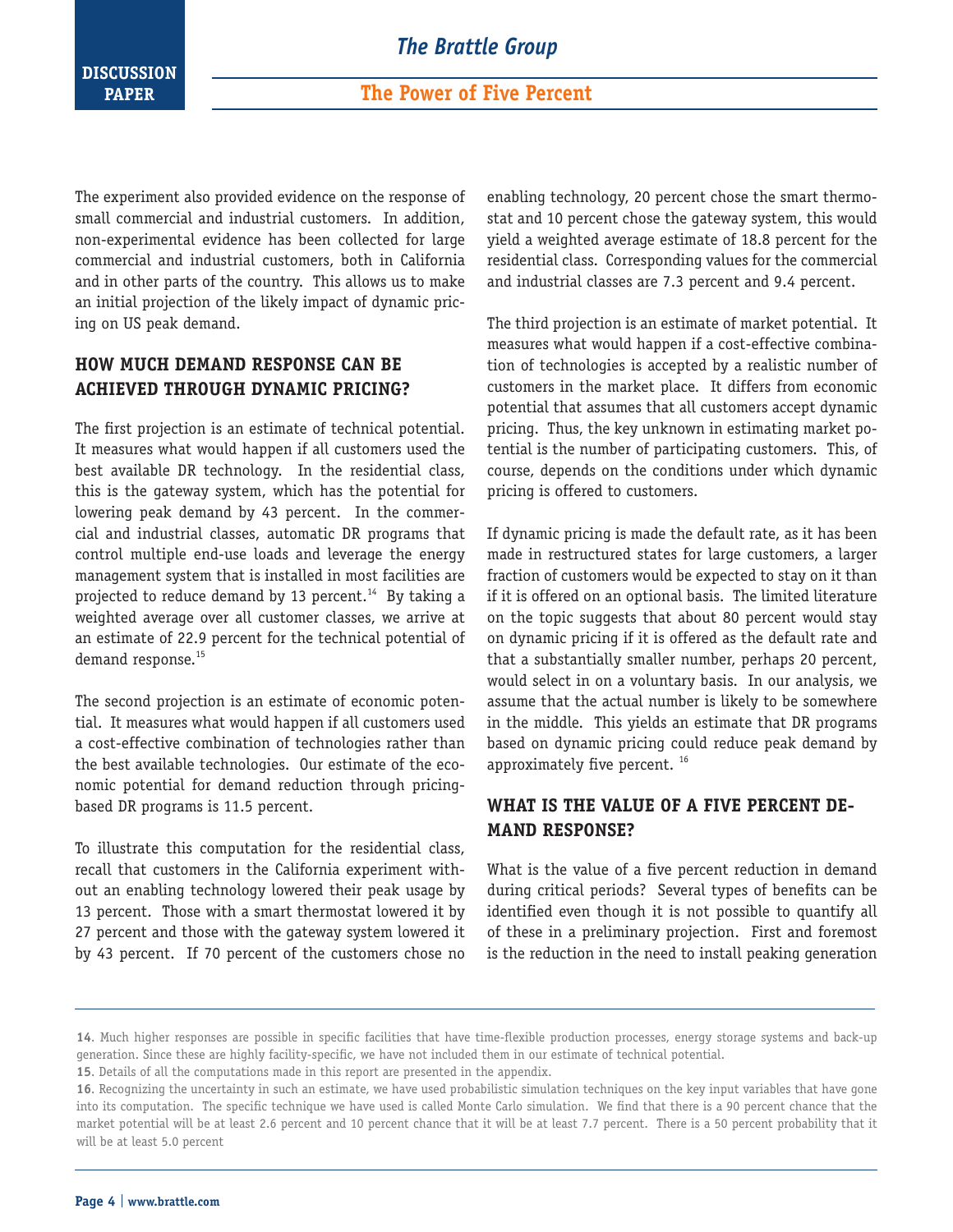#### **The Power of Five Percent**

capacity. This is a long run benefit and consists of the sum of avoided capacity and energy costs. It can be readily estimated based on the capacity cost of a combustion turbine. The second benefit is the avoided energy costs that are associated with the reduced peak load. Third is the reduction in transmission and distribution capacity. This is also a long-run benefit but is harder to quantify and is very dependent on system configurations that vary regionally.

In order to quantify the avoided capacity cost, we first quantify the amount of capacity that will be avoided by a five percent reduction in peak demand and then value it. A five percent reduction in US peak demand of 757,056 MW amounts to 37,853 MW of peak demand. The amount of peaking capacity that is needed to meet this peak demand can be computed by allowing for a reserve margin of 15 percent and line losses of eight percent. This turns out to be 47,013 MW or roughly 625 combustion turbines.<sup>17</sup> A conservative value of the avoided cost of capacity is \$52/kW-year.<sup>18</sup> Thus, the total value of avoided capacity costs is \$2.4 billion per year.

Using the relationship that was observed between annual capacity and energy benefits in a recent PJM analysis of demand response, the annual value of avoided energy costs is estimated at \$300 million.<sup>19</sup>

In addition, there would be a reduction in transmission and distribution capacity needs. As noted earlier, they are system-dependent and much harder to estimate. However, they are unlikely to be zero. A conservative estimate puts them at 10 percent of the savings in generation capacity and energy costs.<sup>20</sup> Using this estimate, we derive an estimate of \$275 million per year for savings in transmission and distribution costs.

Adding up these three components yields long-run benefits of demand response of \$3 billion per year, as shown in Figure 1.  $21$  Over a 20-year time horizon, these represent a discounted present value of \$35 billion.<sup>22</sup>



*Figure 1: Annual Long-Run Benefis of Demand Response*

**17**. These turbines come in sizes generally ranging from 50 MW to 100 MW.

**18**. PG&E's filing with the CPUC on AMI uses two numbers, \$85/kW-year recommended by the CPUC in an ALJ ruling and \$52/kW-year, which is derived by subtracting the revenue stream associated with the sale of energy from the combustion turbine.

**19**. Sam Newell and Frank Felder, "Quantifying Demand Response Benefits in PJM," Study Report Prepared for PJM Interconnection, LLC and the Mid-Atlantic Distributed Resources Initiative (MADRI), The Brattle Group, January 29, 2007 ("PJM-MADRI Demand Response Study").

**21**. We have estimated the uncertainty in this estimate by applying Monte Carlo simulations to likely ranges of the input variables. Across a wide range of assumptions, we find that there is a 90 percent probability that the estimate is at least \$1.5 billion and a 10 percent probability that it is at least \$5.3 billion. There is a 50 percent probability that it is higher than \$3.1 billion.

**22**. Using Monte Carlo simulations, we find that there is a 90 percent probability that the estimate is at least \$18 billion and a 10% probability that it is at least \$61 billion. There is a 50 percent probability that it is higher than \$37 billion.

**<sup>20</sup>**. This estimate is based the filing of PG&E with the CPUC on AMI. From a national perspective, we cite the US Energy Information Administration's estimate that transmission and distribution costs account for some 36 percent of electricity costs. Source: Electricity Power Annual, 2007, using data from 2005.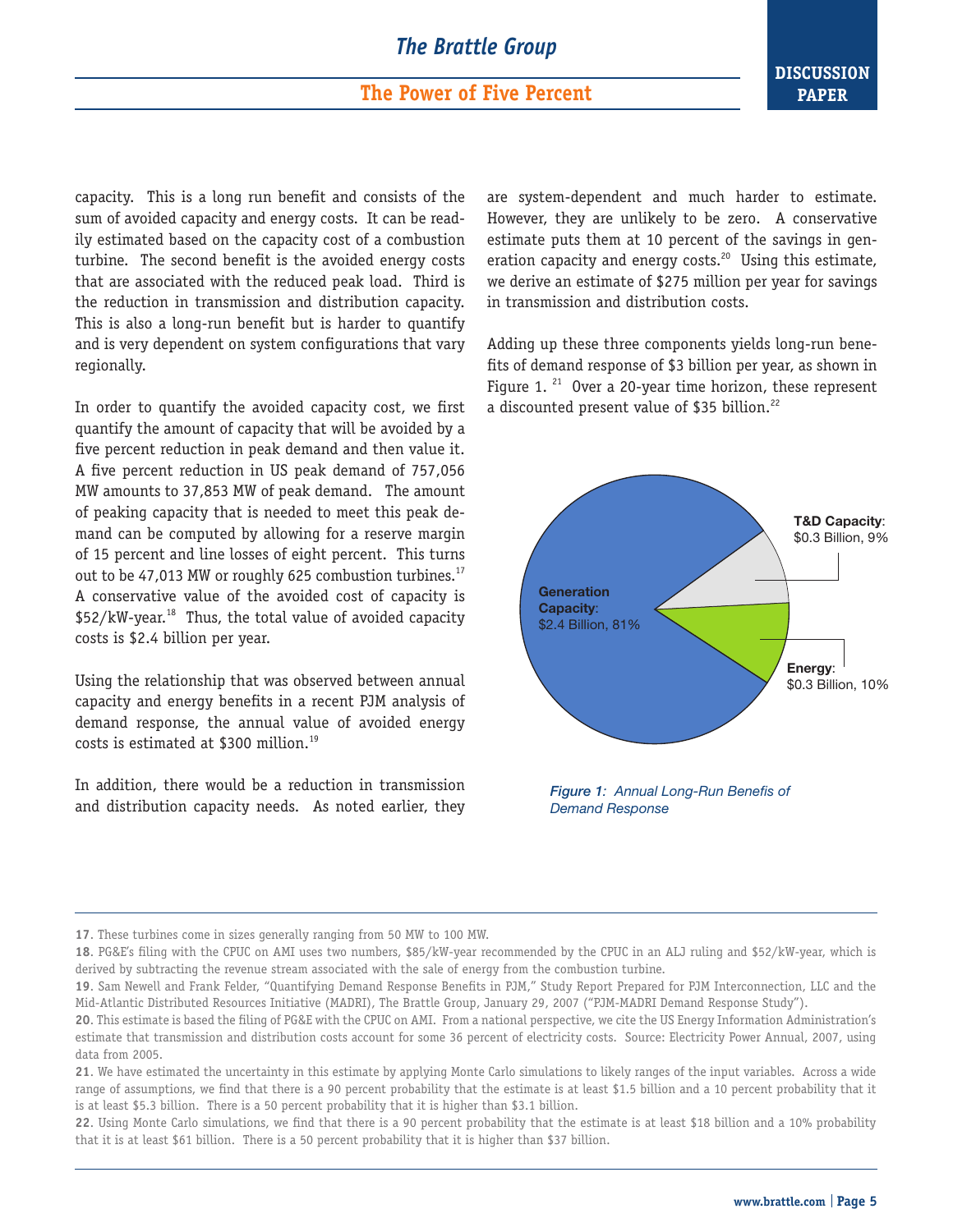

#### *Pursuing Short-run Benefits*

These long run benefits of demand response are properly viewed as an efficiency gain, since they involve real savings in total resource costs on average over time. However, there will also be an immediate reduction in the wholesale market prices for energy and capacity caused by the reduction of demand during critical times. This is a short run benefit that can be quantified through market simulations.<sup>23</sup> In regions that are capacity constrained, such benefits could be higher than the benefits associated with long-term avoided costs. These price mitigation benefits would persist only temporarily following the institution of dynamic pricing programs until generation capacity adjusts to the new load profile.

Nevertheless, despite their temporary nature, these shortrun benefits can significantly add to the present value of demand response programs by being able to address quickly challenging wholesale market conditions that exist in regions with scarce supply. For example, our PJM-MADRI Demand Response Study showed that demand response programs that would curtail the peak load in eastern PJM by only approximately 1,100 MW (or three percent of five load zones in eastern PJM) would have produced shortterm customer benefits ranging from \$150 million to \$300 million in 2005. Scaled up to a five percent load reduction for the entire U.S., this would translate to between \$5 billion and \$10 billion per year, or approximately 170 percent to 340 percent of the long-term benefit quantified above.

Clearly, the degree of supply-constrained market conditions in eastern PJM does not exist nationwide. But these results show that pursuing demand response initiatives first in markets that benefit the most from these programs creates additional benefits that increase the overall present value of the investment.

#### *The Cost-Benefit Ratio of Investing in Dynamic Pricing?*

How do the quantified long-term benefits compare to the cost of installing AMI, a pre-condition for dynamic pricing? As was mentioned earlier in this paper, a large portion of the cost of AMI can be recovered through operational benefits, such as savings in meter reader costs and faster outage detection. However, the prior experience of many utilities is that there is still a "gap" between AMI costs and the operational savings.

Assuming an approximate cost of \$200 per meter, which is the upper end of expert opinion, and assuming that advanced meters are installed for the remaining 94 percent of the 138.4 million electricity customers in the U.S. that currently do not have such meters, we estimate that an investment of \$26 billion will be necessary to install AMI in the entire country. If 50 percent to 80 percent of these costs are recovered through operational benefits, the remaining cost of AMI is between \$5.2 billion and \$13.0 billion. Thus, the net costs of AMI that would need to be recovered through demand response benefits are only 15 percent to 37 percent of the \$35 billion in long-run benefits, making AMI a highly cost-effective investment from a national perspective.

#### **OTHER ISSUES**

Demand response is likely to have other benefits as well. These would include more competitive energy and capacity markets, reduced price volatility, the provision of insurance against extreme events that have not been captured in long-term resource planning scenarios, fewer environmental emissions during peak periods, improved system reliability resulting in fewer blackouts and brownouts, and AMI-based enhanced levels of customer service. In this assessment, we have not quantified any of these benefits.<sup>24</sup>

**<sup>23</sup>**. For a description of such a simulation, see our PJM-MADRI Demand Response Study.

**<sup>24</sup>**. For a qualitative discussion of these benefits, see our PJM-MADRI Demand Response Study.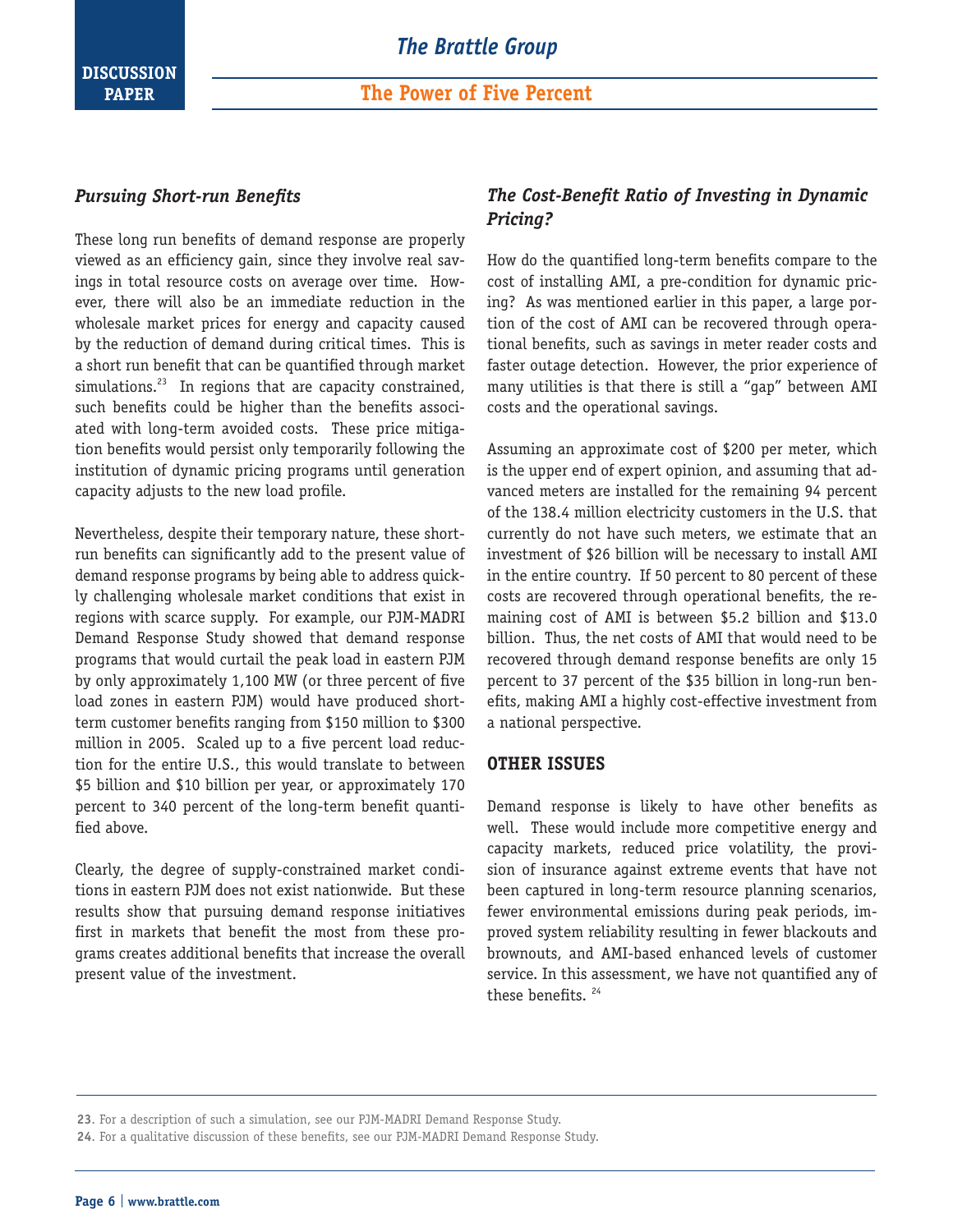**The Power of Five Percent**

Some additional costs would also be incurred as utilities change their billing systems and institute mechanisms for communicating the dynamic price signals to customers. All of these variables will need to be factored in and quantified in the final decision to move ahead with DR.

Finally, we recognize that there are several barriers to the institution of dynamic pricing mechanisms. These barriers involve regulatory policies and rate freezes, customers' and policy makers' apprehensions about price volatility, and perceptions about the availability of enabling technologies. Unless these barriers are addressed, the full potential of demand response will not be realized. For example, the state of California set a goal of five percent for economically triggered demand response programs for the year 2007. However, only half of this goal is likely to be realized this year. <sup>25</sup>

#### **CONCLUSIONS**

The potential impact of demand response is large and  $\perp$  significant. Using best available technologies, customers could potentially lower the national peak demand by 22.9 percent. Using a cost-effective mix of technologies, peak demand could be lowered by 11.5 percent. Against this backdrop, we estimate that the market potential of demand response is five percent based on realistically achievable penetration rates.

Even a five percent drop in peak demand can yield substantial savings in generation, transmission and distribution costs. We estimate that this five percent reduction would eliminate the need for installing and running some 625 infrequently used peaking power plants and associated power delivery infrastructure. At the national level, this translates into a savings of \$3 billion a year or \$35 billion over the next two decades.

Even without counting other benefits, such as the lowering of wholesale prices in supply-constrained markets, improved reliability, or enhanced customer service, the benefits of demand response are large enough to warrant serious attention by utilities and regulatory commissions throughout the United States.

*The Brattle Group* provides consulting and expert testimony in economics, finance, and regulation to corporations, law firms, and governments around the world.

We have offices in Cambridge, Massachusetts; San Francisco; Washington, DC; Brussels; and London.

**25**. For a detailed discussion of barriers and possible remedies, see "The State of Demand Response in California," Draft Consultant Report, California Energy Commission, April 2007.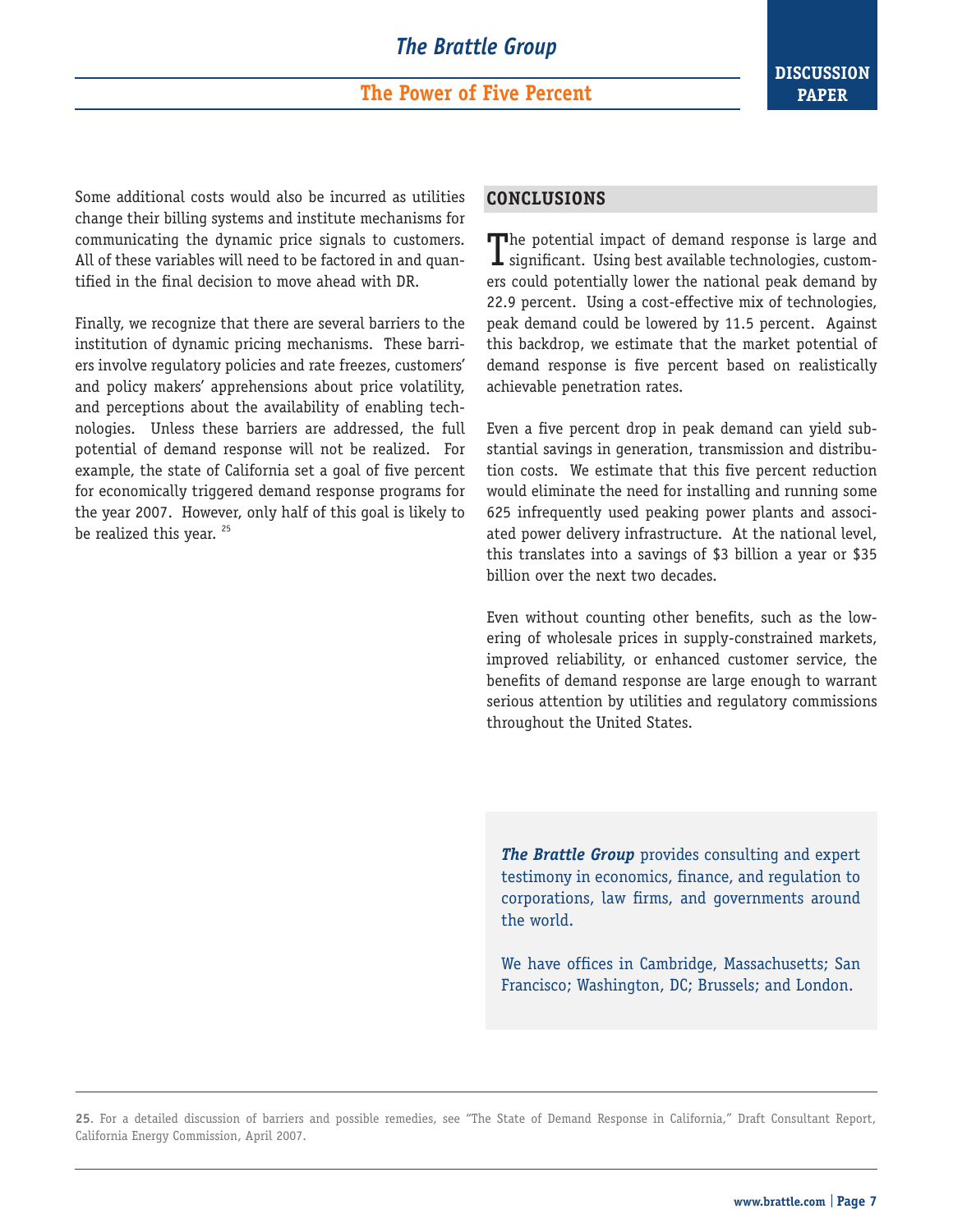

#### **APPENDIX: ESTIMATING DEMAND RESPONSE BENEFITS**

This appendix describes the assumptions and calculations that were used to arrive at the estimated \$35 billion in potential national benefits of demand response.

The allocations of peak demand to the residential, commercial, and industrial sectors are based on a review of EIA and EPRI documents containing energy shares and load shapes by sector.

| <b>Sector</b> | <b>Peak Demand</b><br><b>Allocation</b> | % of Total |
|---------------|-----------------------------------------|------------|
| Residential   | 251 GW                                  | 33%        |
| Commercial    | 351 GW                                  | 46%        |
| Industrial    | 155 GW                                  | 20%        |
| <b>Total</b>  | 757 GW                                  | 100%       |

#### **Table 1**: **Peak Demand Allocation by Sector**

The penetration rate of enabling technologies within the three sectors is a projection based on general industry knowledge and experience. The average customer-level peak reduction that can be achieved through each of these technologies, when paired with a CPP rate, comes primarily from the Statewide Pricing Pilot and studies conducted by the Demand Response Research Center.

| <b>Technology</b>                                                                    | <b>In-Class</b><br><b>Allocation</b> | Customer<br><b>Response</b> | <b>Source</b>                                                     |
|--------------------------------------------------------------------------------------|--------------------------------------|-----------------------------|-------------------------------------------------------------------|
| <b>Residential</b>                                                                   |                                      |                             |                                                                   |
| No Technology                                                                        | 70%                                  | 13%                         | 2005 CRA SPP Res. Report                                          |
| Enabling Technology                                                                  | 20%                                  | 27%                         | 2005 CRA SPP Res. Report                                          |
| Gateway                                                                              | 10%                                  | 43%                         | 2006 RMI ADRS Report                                              |
| <b>Weighted Avg</b>                                                                  |                                      | 18.8%                       |                                                                   |
| Commercial<br>No Technology<br>Enabling Technology<br>Auto DR<br><b>Weighted Avg</b> | 60%<br>30%<br>10%                    | 5%<br>10%<br>13%<br>7.3%    | 2006 CRA SPP C&I Report<br>2006 CRA SPP C&I Report<br><b>DRRC</b> |
| <b>Industrial</b>                                                                    |                                      |                             |                                                                   |
| <b>CPP</b>                                                                           | 60%                                  | 7%                          | 2006 Quantum SPP Report                                           |
| Auto DR                                                                              | 40%                                  | 13%                         | <b>DRRC</b>                                                       |
| <b>Weighted Avg</b>                                                                  |                                      | 9.4%                        |                                                                   |

#### **Table 2**: **Demand Response by Sector and Technology**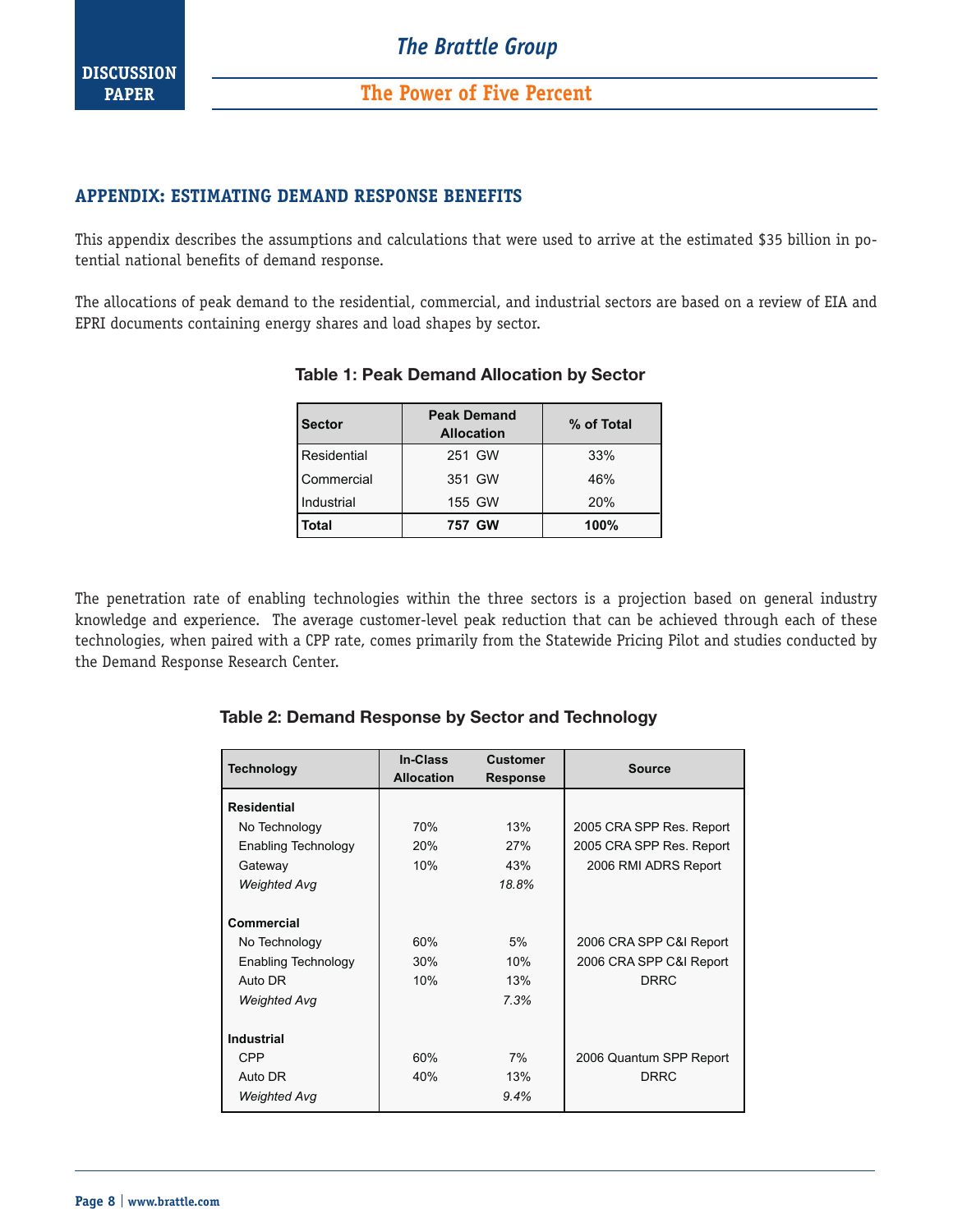**The Power of Five Percent**

The same sectoral allocation was used in all three projections of DR potential (as shown in Table 1). Both the technical potential and economic potential projections assume 100 percent participation by all sectors, while the market potential projection assumes roughly 43 percent participation in each sector. Customer-level demand response for technical potential is assumed to be based on the technology that allows for the largest response in each sector. In estimating the economic and market potential, a weighted average is used, based on the technology market penetration assumptions shown in Table 2. These assumptions lead to the total demand reduction estimate for each sector. Calculating a weighted average using each sector's share of the total population produces the final projections of technical, economic, and market potential for California as shown in Table 3.

|                                        | <b>Technical</b>                             | Economic         | <b>Market</b>    |  |  |
|----------------------------------------|----------------------------------------------|------------------|------------------|--|--|
|                                        | <b>Potential</b>                             | <b>Potential</b> | <b>Potential</b> |  |  |
|                                        | <b>Sector Allocation to Total Population</b> |                  |                  |  |  |
| Residential                            | 33.2%                                        | 33.2%            | 33.2%            |  |  |
| Commercial                             | 46.4%                                        | 46.4%            | 46.4%            |  |  |
| Industrial                             | 20.5%                                        | 20.5%            | 20.5%            |  |  |
| <b>Total</b>                           | 100.0%                                       | 100.0%           | 100.0%           |  |  |
|                                        | <b>Sector Participation Rate</b>             |                  |                  |  |  |
| Residential                            | 100.0%                                       | 100.0%           | 43.3%            |  |  |
| Commercial                             | 100.0%                                       | 100.0%           | 43.3%            |  |  |
| Industrial                             | 100.0%                                       | 100.0%           | 43.3%            |  |  |
| <b>Total</b>                           | 100.0%                                       | 100.0%           | 43.3%            |  |  |
| <b>Customer Demand Response</b>        |                                              |                  |                  |  |  |
| Residential                            | 43.0%                                        | 18.8%            | 18.8%            |  |  |
| Commercial                             | 13.0%                                        | 7.3%             | 7.3%             |  |  |
| Industrial                             | 13.0%                                        | $9.4\%$          | $9.4\%$          |  |  |
| <b>Total</b>                           | 22.9%                                        | 11.5%            | 11.5%            |  |  |
| <b>Total Demand Reduction Estimate</b> |                                              |                  |                  |  |  |
| Residential                            | 43.0%                                        | 18.8%            | 8.1%             |  |  |
| Commercial                             | 13.0%                                        | 7.3%             | 3.2%             |  |  |
| Industrial                             | 13.0%                                        | 9.4%             | 4.1%             |  |  |
| <b>Total</b>                           | 22.9%                                        | 11.5%            | 5.0%             |  |  |

#### **Table 3**: **Assumptions in Calculation of DR Potential**

The avoided cost of generating capacity, electricity generation, and T&D capacity are all components of the financial benefits of DR. The specific calculations used to arrive at the final estimates of the present value of a five percent peak demand reduction are described in Table 4.